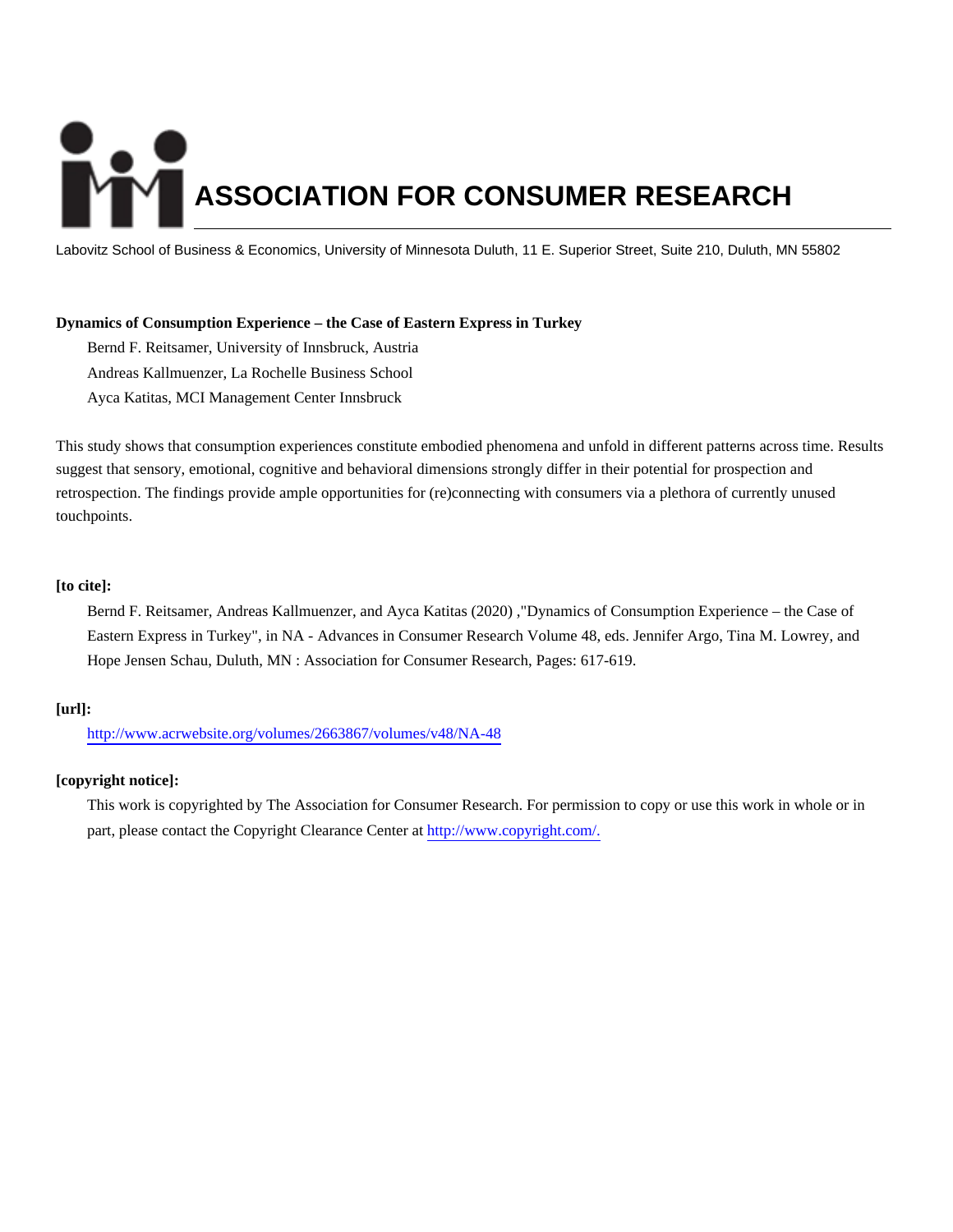### **Advances in Consumer Research (Volume 48) / 617**

- Harvey, N., & Reimers, S. (2013). Trend Damping: Underadjustment, Experimental Artifact, or Adaptation to Features of the Natural Environment?. Journal of Experimental Psychology: Learning, Memory, and Cognition, 39(2), 589.
- Hutchinson, J. W., Alba, J. W., and Eisenstein, E. M. (2010). Heuristics and Biases in Data-based Decision Making: Effects of Experience, Training, and Graphical Data Displays. Journal of Marketing Research, 47(4), 627-642.
- Maglio, S. J., & Polman, E. (2016). Revising Probability Estimates: Why Increasing Likelihood Means Increasing Impact. Journal of Personality and Social Psychology, 111(2), 141.
- O'Connor, M., Remus, W., and Griggs, K. (1993). Judgmental Forecasting in Times of Change. International Journal of Forecasting, 9(2), 163-172.
- (1997). Going Up-Going Down: How Good are People at Forecasting Trends and Changes in Trends?. Journal of Forecasting, 16(3), 165-176.
- Ratwani, R. M., Trafton, J. G., & Boehm-Davis, D. A. (2008). Thinking Graphically: Connecting Vision and Cognition During Graph Comprehension. Journal of Experimental Psychology: Applied, 14(1), 36.
- Zacks, J. M. (2020). Event Perception and Memory. Annual Review of Psychology, 71, 165-191.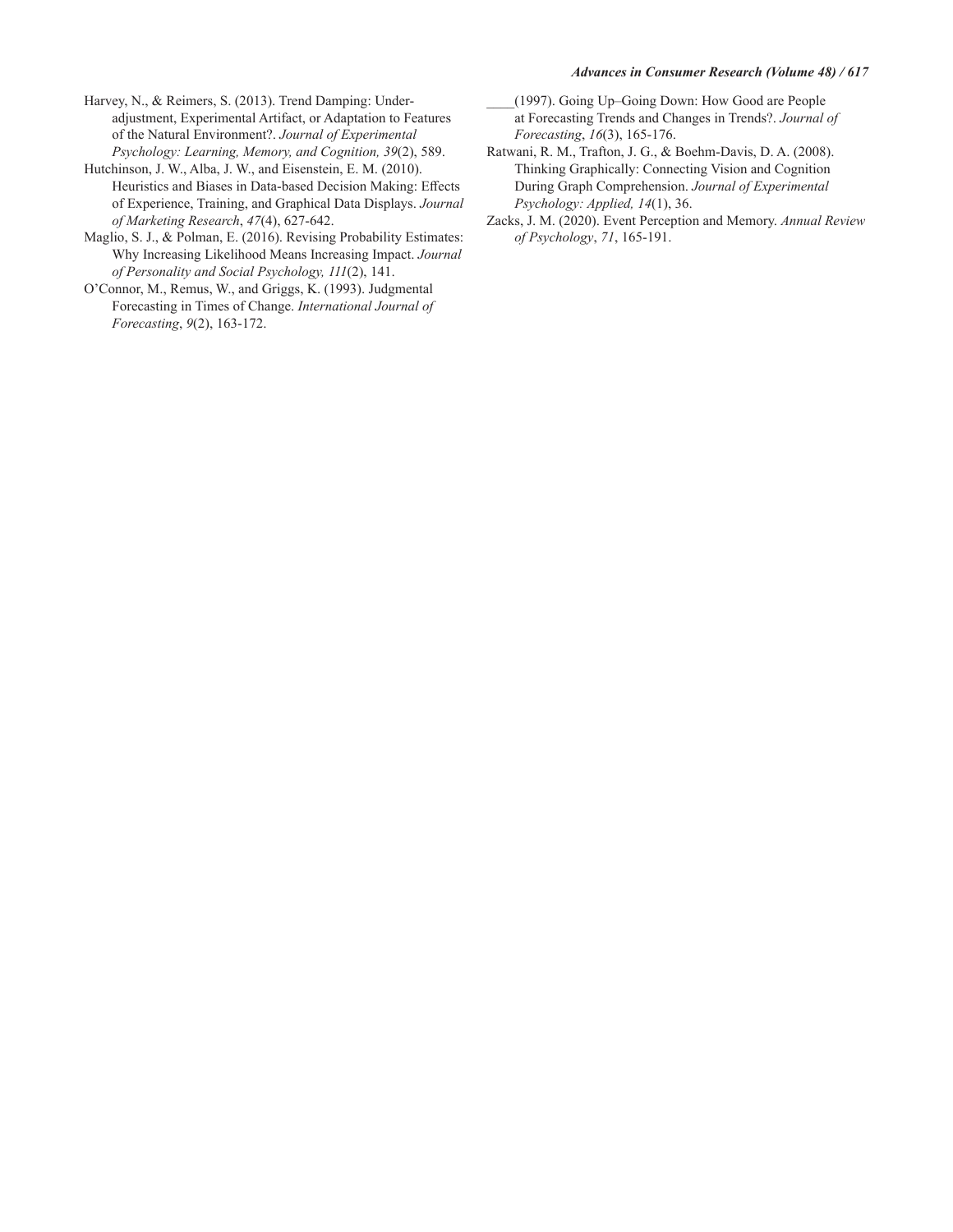# **Dynamics of Consumption Experience – The Case of Eastern Express in Turkey**

Bernd F. Reitsamer, University of Innsbruck, Austria Andreas Kallmuenzer, La Rochelle Business School, France Ayça Katitas, MCI Management Center Innsbruck, Austria

### **EXTENDED ABSTRACT**

Delivering seamless consumption experiences has been a key priority for marketing scholars and practitioners over the past years (e.g., Lemon and Verhoef 2016). In fact, companies are increasingly seeking to expand their on-site experience towards early pre- and later post-consumption stages in the context of digital transformation. However, the question remains how to create consistent, memorable and seamless experiences. And even more important: How do consumption experiences unfold over time? This study targets to answer these questions and provides empirical evidence on the dynamic nature of experiential consumption.

Consumption experiences (CX) are subjective and embodied occurrences based on the interaction of the consumer and the environment (Holbrook and Hirschman 1982). They involve a great degree of sensory stimulation and can vary considerably in their intensity, valence and time-frame. Although extant research has accumulated a large body of knowledge addressing the nature of the concept, its dimensions, measurement, and consumers' responses (e.g., Brakus et al., 2009), it is striking that scholars have yet begun to conceptualize experiences from a dynamic perspective (e.g., Voorhees et al. 2017). This development is important because a considerable amount of the experience occurs during pre-consumption (i.e., need-recognition, information search, initial contact and booking) and post-consumption stages (i.e., memory retrieval, formation of attitudes and future behavior). Building on this dynamic perspective, the present research follows the call from Lemon and Verhoef (2016) towards a more journey-oriented, consumer-centric approach in the study of CX. We therefore conceptualize CX as embodied phenomenon (Barsalou, 2008), with consumers starting to form sensory perceptions, feelings and thoughts from early pre-consumption stage on towards the core encounter, storing them in memory and retrieving them as mental simulations throughout later post-consumption stages (Reitsamer et al. 2020). Since much of these projections and retrievals tend to be more positive than consumers' actual momentby-moment evaluation (Wirtz et al., 2003), our study further builds on the rosy prospection and retrospection principle from cognitive science (Mitchell et al. 1997).

Our longitudinal research design follows a qualitative case study approach to explore CX over a period of four weeks. The context revolves around the Eastern Express (Doğu Ekspresi), an overnight passenger train departing from the Turkish capital Ankara to the city of Kars. Given the popularity and significance of the train ride, its long history and the high degree of sensory stimulation, the journey represents a suitable research setting to study the dynamics of CX. An ethnographic field study consisting out of three waves was conducted in February 2019. A total of 30 semi-structured interviews (each participant was interviewed before, during and after the train journey) and corresponding observational field notes were collected.

Results show that sensory, emotional, cognitive and behavioral dimensions of CX strongly differ in both their importance and their potential for prospection and retrospection. Among sensory cues, visual and motor impressions constitute the most important drivers for retrospection. Absorbing scenic impressions and sensing the continuous movement of the train resulted in rich cognitive schemata, which became stronger and more positive throughout post-consumption. This is consistent with previous consumer research confirming the

dominant role of visual and motor input (Hecht and Reiner 2009). Auditory and haptic properties, however, played a subordinate role for both pro- and retrospection, even though previous research found that audition and touch become equally important to vision throughout post-stages (Fenko et al. 2010). The smoothing potential of the rosy view was particularly salient for olfactory impressions, as negative perceptions faded completely during later stages. Conversely, negative gustatory impressions persisted throughout post-consumption, unsusceptible of any rosy momentum. Similar to sensory input, emotions act as strong driver for cognitive processing. Particularly joy, comfort and happiness expressed during early stages of the experience gave rise to even more positive retrospective moments. As with sensory input, certain emotions were found to fade quickly (disgust), whereas others (dissatisfaction) continued to persist at later stages. Likewise, cognitive moments of nostalgia and learning simplified prospection and retrospection, as they enabled participants to relate the experience directly with their personal lives. Among behaviors, talking about the journey and sharing the experience with others constituted the two most prevalent themes. The conversational element was crucial during the journey and further expanded to poststages by means of digital, customer-induced touchpoints (WhatsApp, Skype, Facebook, Instagram).

Practical implications of this study are manifold. From a corporate perspective, it is surprising how many (digital) touchpoints for interaction, bonding and persuasion remain unexploited during all three stages. Although consumers are taking the initiative for interaction with each other, show a clear desire to stay in touch and want to repeat similar experiences, the service provider in this study almost exclusively focused on the core-encounter and only showed marginal efforts to interact with consumers during pre- or post-core stages. Drawing on the study's results, firms are well advised to focus their CX strategies on visual and motor content and transfer them to pre- and post-encounters via company-induced, digital touchpoints. Since participants showed a strong tendency to share their experiences, firms need to ease the sharing process on digital channels, for example, by using memorable hashtags, creating social media sites of interest for their target audience or a dedicated mobile app to connect with co-travelers. Further, firms could stimulate cognitive learning experiences by providing a digital tour guide.

The present study is not without limitations as it focused on a specific peak-experience with a high level of visual and motor input people tend to remember well. Further, the valence of each experiential dimension might vary considerably in other servicescapes, different cultural areas or for alternative configurations along the product-service continuum. Lastly, since the sample consisted of a predominantly young group of international travelers, it would be interesting to study how touchpoints and retrospection differ for other target segments, such as elderly travelers.

### **REFERENCES**

- Barsalou, Lawrence W. (2008), "Grounded Cognition," Annual Review of Psychology, 59 (1), 617-45.
- Brakus, Joško, Bernd H. Schmitt and Lia Zarantonello (2009), "Brand Experience: What Is It? How Is It Measured? Does It Affect Loyalty?" Journal of Marketing, 73 (May), 52-68.